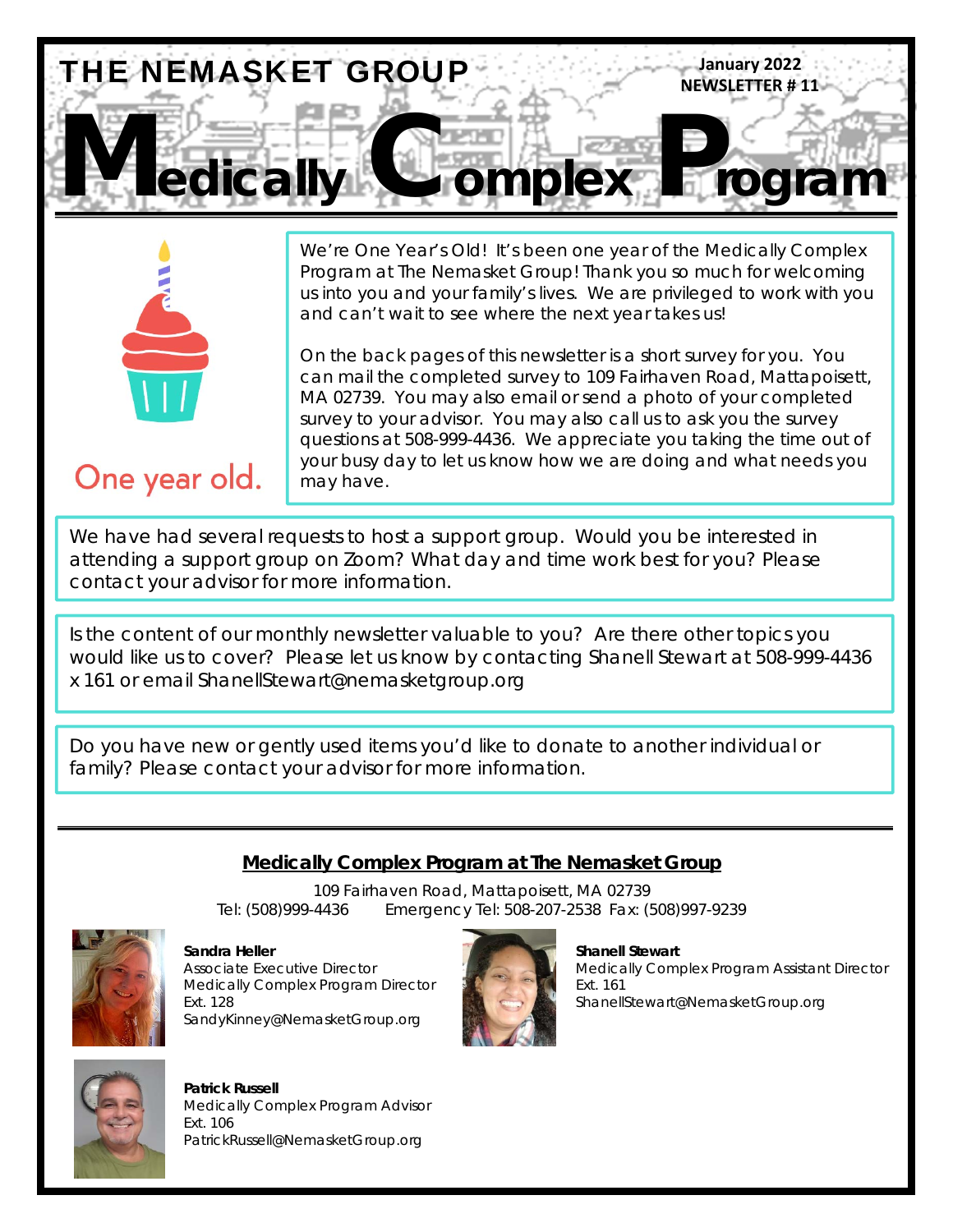## **Analysis: As a Parent of a Medically Fragile Child, How I've Learned to Stay Calm in a Crisis**

https://www.calhealthreport.org/2021/05/12/analysis-as-a-parent-of-a-medically-fragile-child-how-ivelearned-to-stay-calm-in-a-crisis/

I am a parent of a 10-year-old child who has complex and medically intensive disabilities. The disability community has been incredibly welcoming, and I've been fortunate to learn more about how adults with disabilities fit into the world and how I can raise my son to accept his body and how it works. My goal as a parent is to raise a child who is comfortable with himself and can live independently.

For that to happen, I have to be able to maintain his unstable airway and breathing. My son has a tracheostomy — a surgically created artificial airway that is held open by a plastic tube. He also uses a ventilator — a machine that breathes for him overnight, because his body doesn't always initiate breathing.

Parents of children with fragile, medically complex disabilities are expected to provide the same level of care that intensive care units provide, but they're expected to do it in the home environment. When a child stops breathing in the hospital, staff calls a "code blue" and experts from all over the hospital come running to help. When a child stops breathing at home, seconds count and help is minutes away. We, parents of children with breathing disabilities, are obligated to provide the same level of care that the hospital provides — but without backup. The stakes are high: If you make a mistake, your child could die. That's not a comforting thing to tell a new parent of a fragile baby.

Prior to my life as a mom and health care and disability rights advocate, I worked as a police officer. In law enforcement, I was expected to remain calm in emergencies to do my job. Exposed to extreme stress, I specifically received training on how to keep my composure and perform critical tasks in emergency situations.

One key thing I learned as a cop is that people don't rise to the occasion in an emergency, they default to their level of training. Medical professionals also know this, so they drill tasks like CPR over and over again. That way, when an emergency happens, they can shift into autopilot to complete procedures, such as intubation and pulmonary resuscitation that engage their fine motor skills.

The human body responds to extreme stress by releasing cortisol. This hormone kick starts a cascade of physical reactions that prepares the body for the fight-or-flight response. Your heart rate increases, and your body shifts its energy toward the major muscle groups and away from fine motor skills. Have you ever been so angry or frightened that you couldn't do a simple task like turning your keys in the door? That's cortisol at work. The cortisol response is useful when you're dealing with a dog who's trying to bite you. In such a situation, you need to fight or run away rather than reason with the dog. But the fight-or-flight response isn't useful when you're trying to figure out why a ventilator alarm is sounding or when you need to push a three-millimeter tube into a four-millimeter hole in your child's neck while he's blue and limp. This terrifying situation is all too common for parents of children with tracheostomies.

As a police officer, I was trained to perform breathing exercises to keep my cool during an emergency. These exercises consist of inhaling through the nose for four seconds, holding your breath for four seconds, exhaling through the mouth for four seconds, and then holding your breath again for four seconds. This works to counteract the cortisol cascade and trick the heart into slowing down. Once you bring your pulse rate down, you can control the way your body responds to the emergency and perform the complex fine-motor and cognitive tasks needed to save your child's life.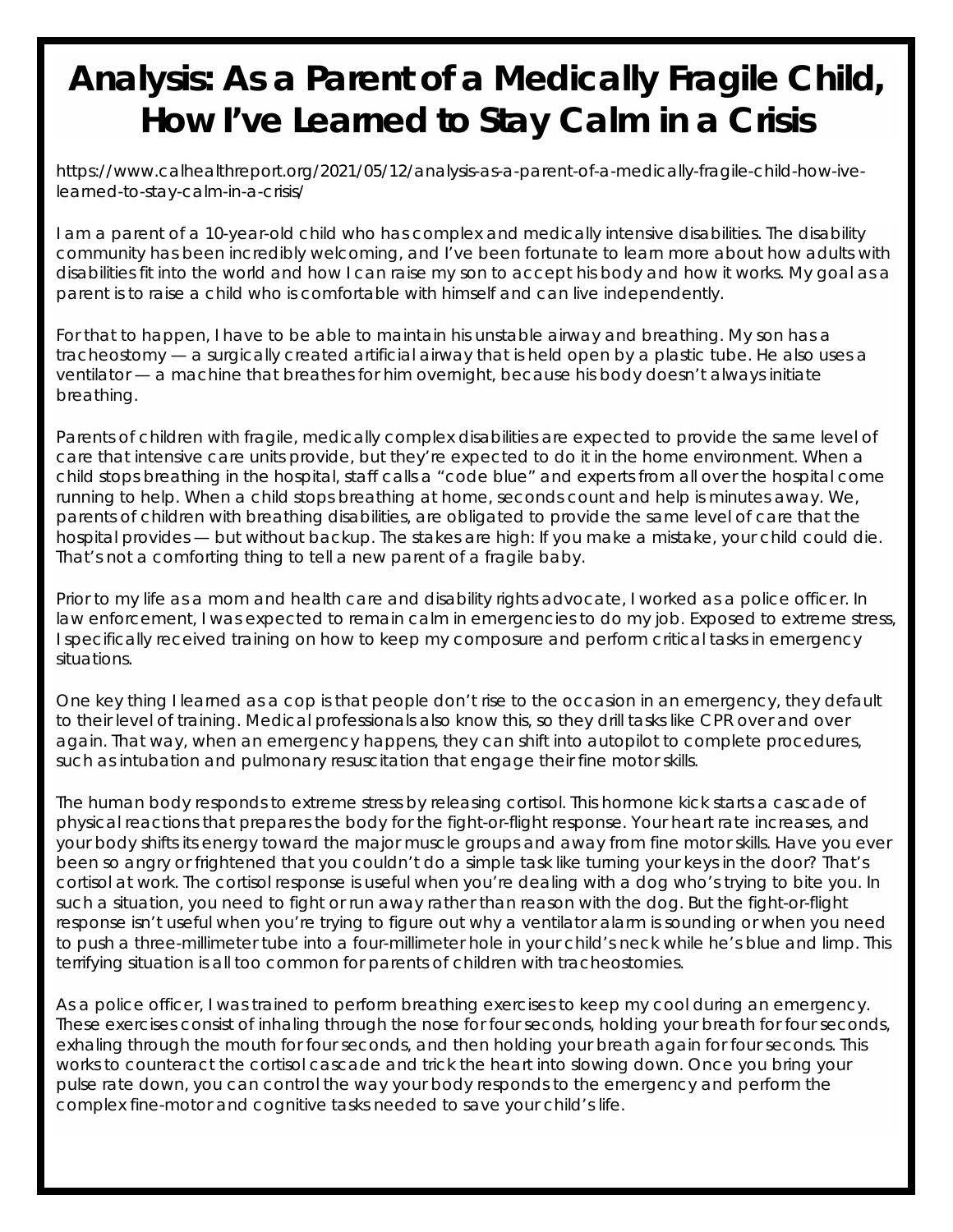Hospitals give parents of medically fragile kids a list of things to do in an emergency. But this training doesn't actually explain how a real emergency could affect their functioning and what to do about it. Being able to remain calm, make complex decisions, and perform complex fine motor skills during an emergency isn't a trait people have from birth; it's a learned skill. Hospitals can do a better job of teaching it, and parents can do a better job of acquiring those skills outside the hospital once the need becomes apparent.

I see it over and over again in my online support groups. Parents leave the hospital thinking they know what to do in a crisis, only to freeze up when an emergency occurs. Freezing up in a critical situation is a common reaction, especially for people who aren't trained first responders and have never been confronted with a true life-or-death emergency. It's incredibly traumatic to practice a skill and then watch your hands fail at the task you expect them to do. We can set parents up for success in critical situations by giving them the tools to manage their own emotional and physical responses while they provide care for their children.

I was fortunate to have a background as a first responder. When the hospital started the training process for my son's tracheostomy care, I remember thinking that the wound was so much smaller and cleaner than a bullet hole. In a way, managing his airway seemed easy compared to the things I had done in the past. But most parents of medically fragile children don't share my first responder background.

I wanted to tell my story to help other caregivers of medically fragile children. I'm passionate about helping these families who are often overlooked by the wider community. I'm excited to be a regular columnist for the California Health Report, where I will write about the challenges families of children with medically intensive disabilities face as well as larger disability rights topics. We'd love to hear any ideas or thoughts you have — send them to info@calhealthreport.org.

Thanks for joining in this conversation. If you're a parent of a medically fragile child, I see you. If you're a broader community member, thank you for listening. I look forward to helping other families work together to make the programs we depend on run more smoothly.

## **Online American Sign Language (ASL) Classes**



#### **Online**

**January 11th – March 16th, 2022, with DEAF, Inc., of Massachusetts.** 

**Fees apply, registration is required by January 3rd, 2022 to**  www.deafinconline.org/asl/classes or contact asl@deafinconline.org

The curriculum has been adapted to be taught in a Zoom presented format.

- A strict cap of 15 students per class ensures that each student still receives individual attention.
- These voice-off online classes provide a fun, relaxed, and interactive learning environment.
- Get support and feedback from their instructors, who are Deaf and native ASL users.
- DEAF, Inc. Uses the TRUE+WAY ASL Curriculum, which is a technology-driven curriculum that provides online videos and interactive activities. TWA's main objective is to promote real-world conversations related to student's daily lives with the goal of students being able to converse with Deaf people in the community.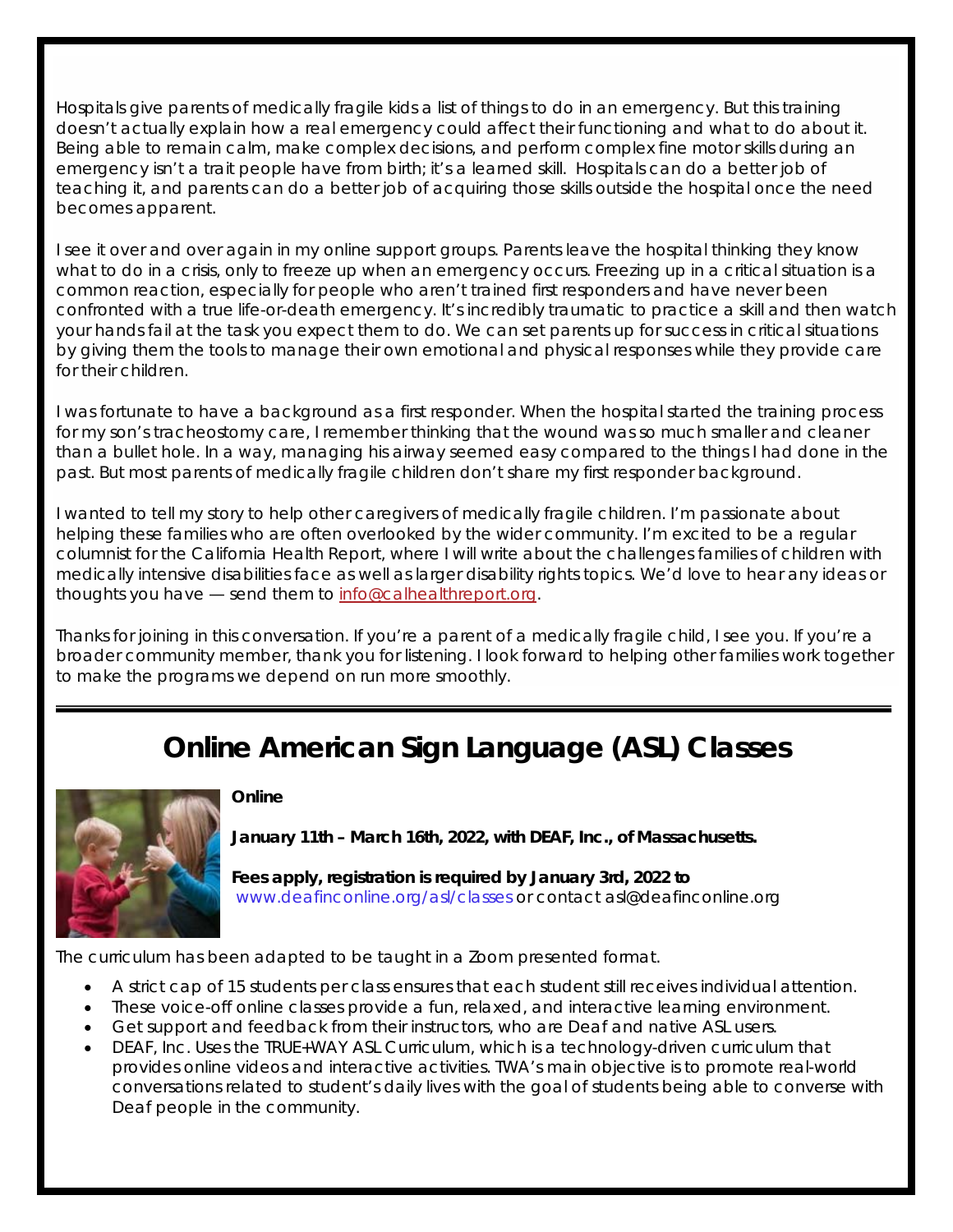## **Virtual Drums Alive® for Attleboro Area**



#### **Online**

**January 6th – April 28th, 2021 with the Arc of Bristol County's Family Support Center.** 

For families with special needs of all ages. Drums Alive® is a movementbased fitness program that allows all participants to engage at their level: from novice to expert drummer.

**About Drums Alive:** Drums Alive® is a research based, unique fitness/wellness program that captures the essence of movement and rhythm and combines it with fun. Ability Beats is full of powerful and motivating music and drumming rhythms that get feet stomping and bodies moving. The original whole brain and whole body program that allows individuals of all ages and all abilities to participate without ever having picked up drum sticks before Drums Alive® Ability Beats also:

- Strives to unlock limitations and empowers participants with "abilities" to achieve a healthy, happy lifestyle
- Fosters creativity through a brain/body workout that integrates kinesthetic awareness, neuromuscular skills, cardiovascular conditioning, flexibility, and strength.
- Provides opportunities to build on social skills and cognitive learning.
- Offers sensory stimulation while keeping participants engaged in the activity for extended periods of time.

**For more information visit the Arc of Bristol County's calendar** www.arcnbc.org/get-involved/eventcalendar.html/calendar/2022/1, or contact Kristin Bosclair, kbosclair@arcnbc.org, 508-226-1445.

## **Sleep & Sensory Processing: Understanding the Link**



#### **Webinar**

#### **January 11th, 2022, with Therapro of Framingham**

Sleep health is often overlooked in current care for children with sensory processing concerns.

- $\triangleright$  In this short course, explore the neurological and clinical relationships between sleep and sensory processing, and build a tool kit of assessment and intervention techniques specific to children with sensory processing difficulties.
- $\triangleright$  Explore the neurological components of sleep, arousal, and sensory processing using a novel theoretical model grounded in current literature.
- $\triangleright$  At the conclusion of this session, attendees will be able to identify neurological components of sleep that may be impacted for people with sensory processing dysfunction, and apply this knowledge to develop assessment and intervention plans for people with sensory processing difficulties.

**About the Presenter:** Amy Hartman is an occupational therapist and doctoral candidate currently researching sleep health in children with sensory processing difficulties at the University of Pittsburgh. She has over 10 years of experience working in pediatrics across the USA, and has raised two poor sleeping children that has informed her approach to sleep, occupational therapy research and dissemination.

**For more information visit** www.therapro.com/Information-Items/Webinars/ or contact (800) 257-5376 or info @ therapro.com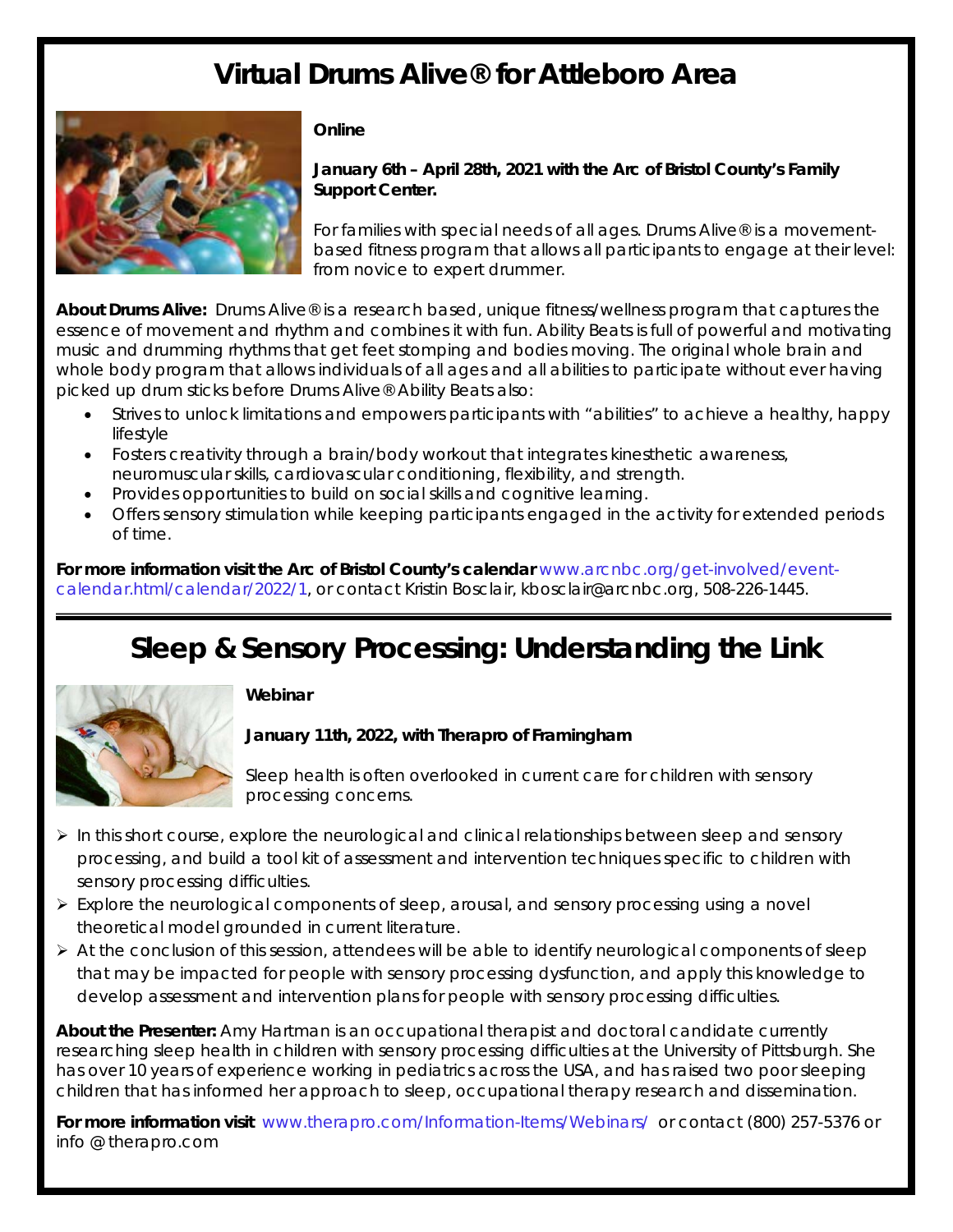## **Meet Department of Mental Health Commissioners**



#### **Virtual Town Hall**

**January 11th, 2022 with The Parent/Professional Advocacy League of Massachusetts.** 

PPAL Statewide Meetings are only for people with lived experience, including Family Members, Family Partners, Family Support Specialists, Parent/Caregivers, Others in Family Support Roles.

If you want to attend and are NEW to the PPAL/DMH family support network, you will be contacted by a PPAL staff member to confirm that you have lived experience with raising a child with mental health needs or as a peer mentor/specialist.

#### **MEET the guest presenters:**

- Department of Mental Health Commissioner Brooke Doyle
- Department of Mental Health& Deputy Commissioner Kelly English

The meeting will be a "Town Hall" style meeting where everyone can voice their thoughts and ask their questions with a focus on special topics pertaining to mental health.

#### **Free, but you MUST pre-register to be guaranteed a** seat and lunch to

https://events.r20.constantcontact.com/register/eventReg?oeidk=a07eiw2cb4za0b1b00d&oseq=&c=595 14330-4233-11e3-9b3c-782bcb740129&ch=73a0fda0-61a8-11e7-bc35-d4ae52754db0 or contact statewide@ppal.net 508-767-9725



# **January 12th, 2022 from 4 – 5:30 p.m.**

Parents of School Aged Children are welcome to join Plymouth County Family Support, Community Autism Resources, and Plymouth Family Resource Center for a virtual learning opportunity about the signs of Autism in school aged children as well as the next steps to take.

Presented by Jan Randall, who uses her own experiences with her son, Andrew to support parents and families in the Autism Community. As the Autism Resource Specialist at Community Autism Resources (CAR) for the last 27 years, Jan brings personal and professional experiences and knowledge to this workshop with the goal of providing information, support and resources that parents are seeking.

Please sign up by calling Shannon at 774-283-6531 or emailing signham@baystatecs.org by Monday, January 10th.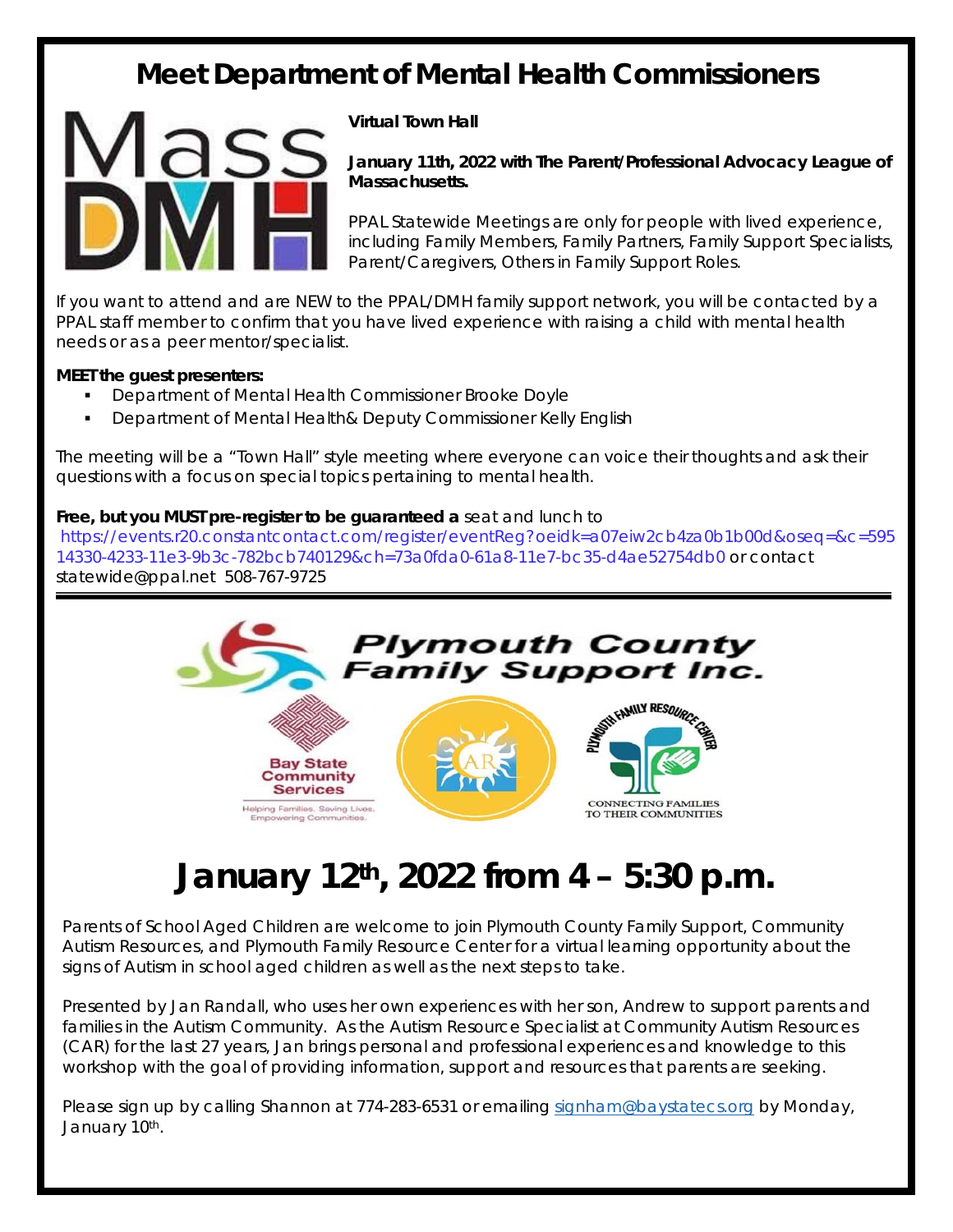## **SELF-DIRECTION PROGRAMS**







In

# **DDS SELF- DIRECTED SERVICES**

**EMPOWERMENT** 

Please join us for an interactive discussion about expanding choices and control in your life through Self-Directed Supports. This is an opportunity to hear how participants and their families can design individualized services to meet their needs through the

### **Participant Directed Program**

or **Agency with Choice** 

## **WHEN:**

1/12/22 10:00am to 11:30am 1/26/22 4:00pm to 5:30pm 2/9/22 10:00am to 11:30am 2/23/22 4:00pm to 5:30pm 3/9/22 10:00am to 11:30am 3/23/22 4:00pm to 5:30pm

### **Offered via WEBEX**

To register please contact: jennifer.r.benoit@mass.gov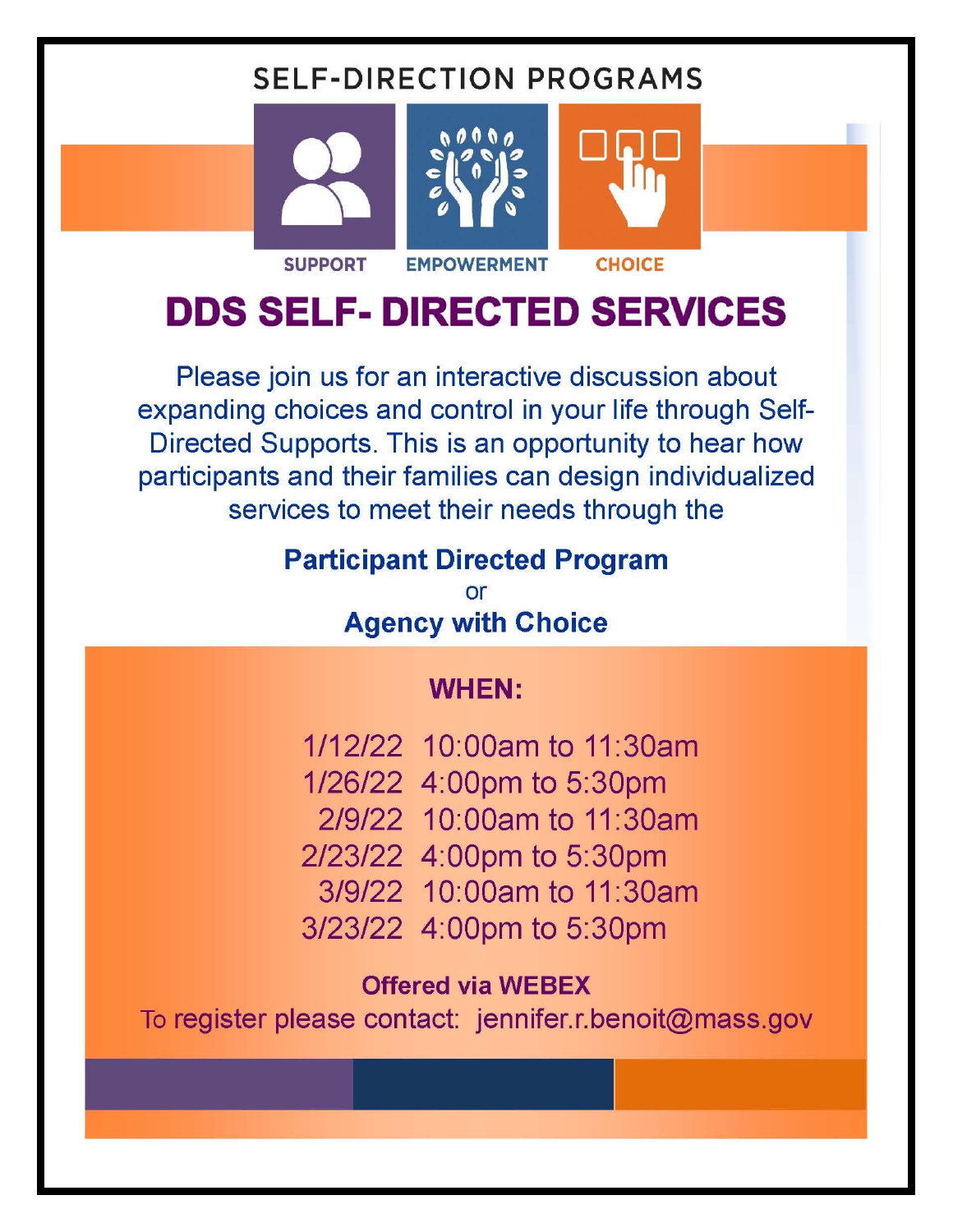### **TNG MCP Family Questionnaire**

| Adult Eligible Done (17 years old & older): □ YES<br>$\square$ NO                 |                                           |  |
|-----------------------------------------------------------------------------------|-------------------------------------------|--|
|                                                                                   |                                           |  |
|                                                                                   |                                           |  |
| Needs assistance with:<br>$\Box$ Nursing<br>$\Box$ Housing/Home Mod $\Box$ Van    | $\Box$ SSI<br>$\Box$ PCA<br>$\square$ DME |  |
| □ Support Group □ Premium Assistance □ Guardianship/SDM □ Energy Assistance       |                                           |  |
| Are you involved in : □ Sport: ____________________   □ Club: __________________  |                                           |  |
| Do you get PCA hours__How many_______ what agency ___________ PCA name________    |                                           |  |
| Do you have nursing hours? ___ How many _____ what agency ______________________  |                                           |  |
| Are you involved with Fragile Footprints/Hope Health? O YES<br>$\Box$ NO          |                                           |  |
|                                                                                   |                                           |  |
| Are you involved with DMH? O YES O NO Person working with you ___________________ |                                           |  |
| Are you involved with MCB? O YES O NO Person working with you ___________________ |                                           |  |
|                                                                                   |                                           |  |